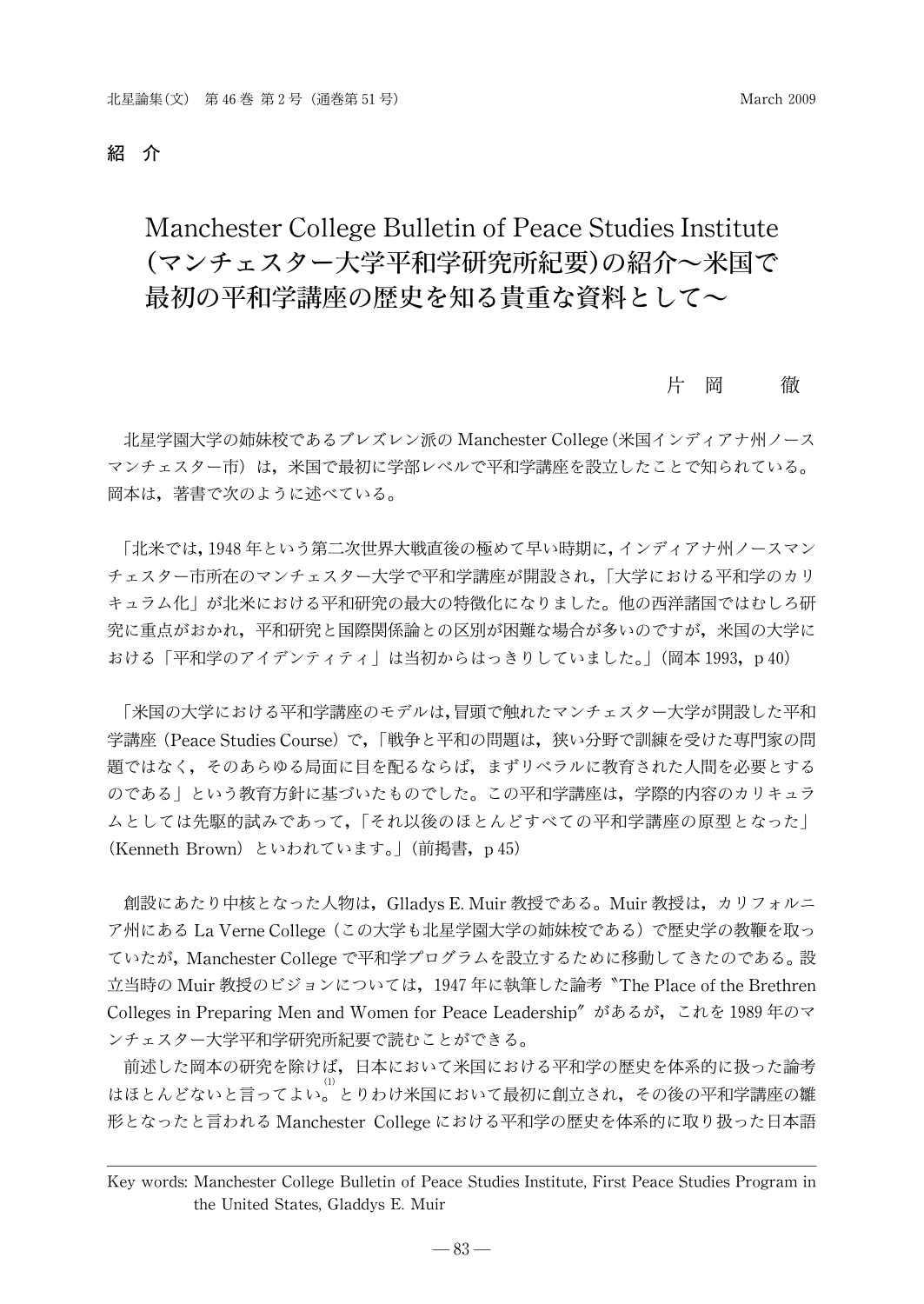による論文は見受けられない。その意味では,1971年から Manchester Collegeが毎年発行して いる "Manchester College Bulletin of Peace Studies Institute" (マンチェスター大学平和学研 究所紀要。以下,Bulletinと省略)は,貴重な基礎資料と言える(ただし,2003年から 2005年ま では発行されていない)。なお,2006年度からは紀要の名称として,〝Nonviolent SocialChange (非暴力による社会変革)"が付け加えられた。この Bulletinでは研究者や卒業生の論考に加えて, 平和学研究所が主催した1年間の取り組みや平和学を専攻した卒業生の動向,そして個人的な エッセイなども掲載されている。

本稿では,この Bulletinにおいてこれまでどのような議論がなされてきたのか把握するため に,発行開始年度の 1971年から 1998年(設立 50周年記念号)までの論考に絞り,そのタイトル を紹介していきたい。なお,この Bulletinは現在までに Manchester Collegeの平和学研究所に よってアーカイブ化されており,ホームページ上で閲覧が可能となっている。<sup>(2)</sup>

日本においても北星学園大学を含めて平和学の講座を置く大学が数多く存在している。これか らの平和学の歩みを考えるためにも,米国における先達の苦労や教訓から学ぶ意義があると考え ている。なお ManchesterCollegeにおける平和学講座の歴史を知るためには,下記の紀要の論考 がその手掛かりとなるので,下記に挙げておくこととする。

Allen Deeter "The Growth of Peace Studies Programs"(Bulletin 1972 January) Ken Brown "Peace Studies at 40"(Bulletin 1989)

Herbert W. Hogan "Gladdys Esther Muir: Teacher, Mystic, Peacemaker" (Bulletin 1989) Allen C.Deeter "Reviving the Vision of God's Peaceable Kingdom"(Bulletin 1989) Robert C.Johansen "Peace Studies:Past, Present,and Future"(Bulletin 1998)

### [Manchester College Bulletin of Peace Studies Institute 1971-1989]

| Ferenc Nagy             | East European Communism-Not in Theory, But in Practice |
|-------------------------|--------------------------------------------------------|
| Donald F. Durnbaugh     | Christian Perspectives on War                          |
| M.P. Christanand Pillai | Peace and literatures of Other Men                     |
| K.L. Seshagiri Rao      | Gandhi, M.L. King and the Civil Rights Movement        |
| Virden R. Seybold       | Strategies for Peace in the local Church               |
| Joseph D. Ben-Dak       | On Formulating Proposals for Peace                     |
| D.S. Maini              | East-West Passage: A Journey Through Values            |
| Allen C. Deeter         | Survey of Peace Studies Students 1948-1970             |

O Bulletin 1971 (January)

#### O Bulletin 1971 (August)

| Kenneth E. Boulding | Knowledge as a Road to Peace                        |
|---------------------|-----------------------------------------------------|
| Andrew Young        | There's a New World Coming                          |
| James B. McGinnis   | A Catholic explores Christian Patriotism            |
| Robert Bell         | Theology, Ecology, and the Question of Humane Value |

#### O Bulletin 1972 (January)

| The Role of the University in the Development of Peace<br>James B. McGinnis |
|-----------------------------------------------------------------------------|
|-----------------------------------------------------------------------------|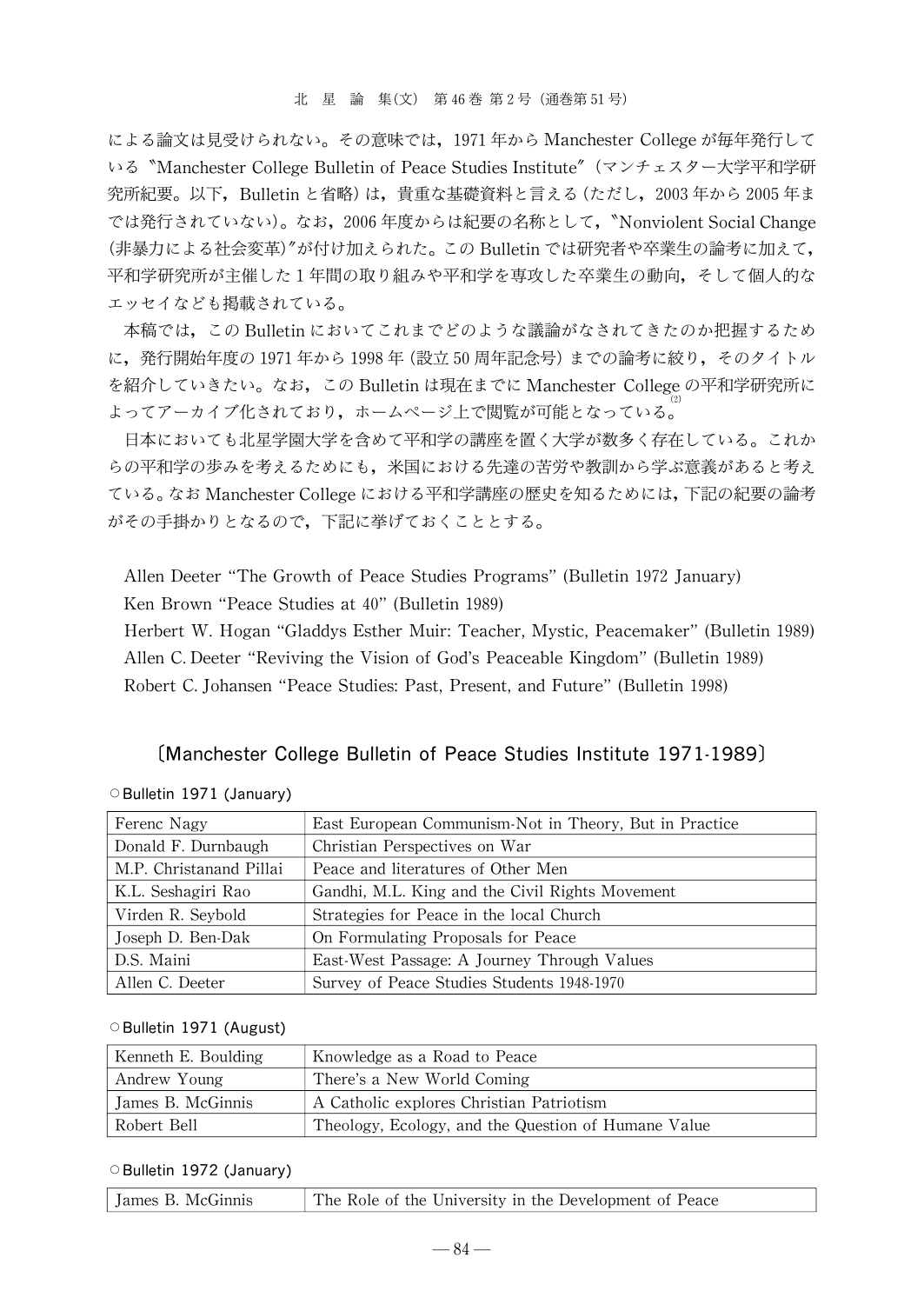Manchester College Bulletin of Peace Studies Institute (マンチェスター大学平和学研究所紀要) の紹介~米国で最初の平和学講座の歴史を知る貴重な資料として~

| Paul C. Reinert         | Peace is Possible                    |
|-------------------------|--------------------------------------|
| William Eckhardt        | Radical Critique of Peace Research   |
| J. Chandler Smith, M.D. | Viewpoint on Violence                |
| Allen C. Deeter         | The Growth of Peace Studies Programs |
| Paul S. Smoker          | Peace Research in the University     |
| Harbans Singh           | Peace Imperatives in Sikhism         |

# O Bulletin 1972 (Nobember)

| James B. Reston               | U.S. China Relations: The View from Peking And Washington                                   |
|-------------------------------|---------------------------------------------------------------------------------------------|
| Ambassador Charles W.<br>Yost | The United Nations and Peking's Re-entry Into World Politics                                |
| George Yu                     | China and the Third World                                                                   |
| Thomas Cowley, O.P.           | The Chilean Experiment: Internal Threats And International<br>Implications                  |
| S.G. Annirisal                | India's New Relations with China                                                            |
| Ernest J Yanarella            | On the Concept of the Military Industrial Complex: Notes Toward A<br>Strategy of Liberation |

#### O Bulletin 1973 (June)

| John Bank   | Chaves and Organizing Migrant labor                           |
|-------------|---------------------------------------------------------------|
| Denny Rock  | Peace and China                                               |
| Shumaker    | Dan Fox and Roger   Bail Reform - Equal Justice Under the Law |
| Steve Hardy | MC's interns-in-Corrections Program                           |

# O Bulletin 1973 (October)

| Ernest J. Yanarella | Arms and Impotence                                                                              |
|---------------------|-------------------------------------------------------------------------------------------------|
| Paul Bock           | Peace Research in Old Heidelberg                                                                |
| Ward Morehouse      | Social Responsibility, International Scholarship, and Public Policy in a<br>Transnational World |
| Harry Targ          | Humanizing Peace Research                                                                       |
| Louis Rene Beres    | Systemic Foundations of National Interest: Cornerstone for Planetary<br>Design                  |

| Edward Ziegler   | Ira W. Moomaw: Peacemaking Agriculturist                                               |
|------------------|----------------------------------------------------------------------------------------|
| Evelyn Frantz    | Justice and Development J. Benton Rhoades                                              |
| Dennis Ray       | Toward an Understanding of Nationalization: A Focal Point of<br>International Conflict |
| Dina Ackerson    | Dealing With Conflict Before It Becomes Tragic                                         |
| Louis Rene Beres | Nuclear Weapons and World Peace                                                        |
| Michael Hass     | The Future of Peace Research And Education                                             |
| Leo Gruliow      | Chinese-Russian Relations                                                              |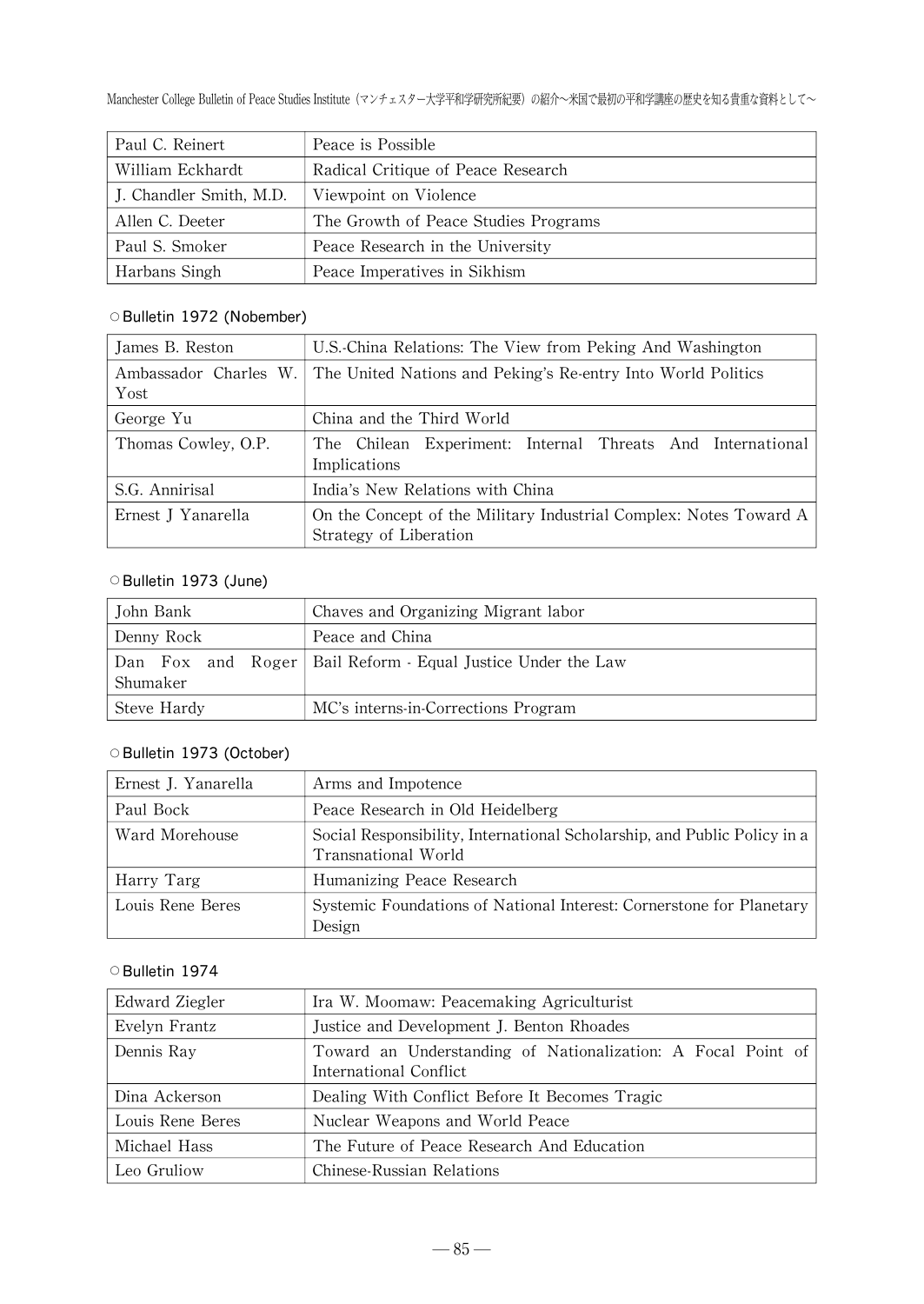### ○Bulletin 1975

| Han-Sheng Lin                                   | Chou En-Lai's Policy of Peaceful Coexistence                       |
|-------------------------------------------------|--------------------------------------------------------------------|
| Brice A. Lewis                                  | Chemical-Biological Welfare: Means for Armageddon                  |
| Frederick S. Pearson                            | The Middle Eastern Conflict Environment of the 1960's and 1970's   |
| With Professor Johansen<br>and Professor Bishop | Interviews on Southeast Asia                                       |
| Sally Swing Shelley                             | Development Education: Key to a More Humane Future                 |
| Kevin M. Marion and I<br>Vincent Parrillo       | Attitudes on Violence Among Peace Studies Students                 |
| George R. Lucas                                 | Peace Studies and Theories of Social Change: A Process Perspective |

### O Bulletin 1976 (February)

| Edaward K. Ziegler   | Desmond W. Bittenger — Compassionate Anthoropologist              |
|----------------------|-------------------------------------------------------------------|
| Franklin H. Littell  | Patterns of Dissent: The Models of Dietrich Bonhoeffer and Martin |
|                      | Luther King                                                       |
| Bill and Peggy Herod | If the War is Over, Why Don't We Feel Better?                     |
| Leland Wilson        | Guest Editorial — Amnesty: The Unfinished Business of War         |
| Gene Sharp           | Alternatives of Defense                                           |
| David L. Eiler       | The Biblical Vision: Peace for All Creation                       |

#### O Bulletin 1976 (August)

| C. Wayne Zenkel                                                                 | M.R. Zigler: Rebel With a Cause                       |
|---------------------------------------------------------------------------------|-------------------------------------------------------|
| Speeches by Philip   A Summons to Action<br>Berrigan and Elizabeth<br>McAlister |                                                       |
| Congressional Testimony<br>by Robert C. Johansen                                | Overseas Arms Sales                                   |
| Hubert G. Locke                                                                 | Theological Bases for Dissent and Renewal             |
| Han-Sheng Lin                                                                   | China-Taiwan-The United States: Past and Future       |
| Louis Rene Beres                                                                | Problems of World Government                          |
| Howard I. Stone                                                                 | Simulation and the Study of Alternative World Futures |
| James W. Gould                                                                  | Social Change and Nonviolence                         |

# O Bulletin 1977 (January)

| Alan Gever            | Doing Peace Studies in Universities and Seminars                          |
|-----------------------|---------------------------------------------------------------------------|
| Walter George Muelder | Peace and the Dynamic Realities of the Contemporary World                 |
| Tyler Thompson        | American Foreign Policy and Party Politics — A Theological<br>Perspective |
| Allen C. Deeter       | Pioneering in Peace Education in the Church College                       |
| Roger L. Shinn        | Biblical and Theological Perspectives on Peace                            |
| George R. Lucas, Jr.  | An Irenic Essay on the Philosophy of History                              |

# O Bulletin 1977 (July)

| Richard J. Parker | Theodore F. Lentz: Retirement for Humanity |
|-------------------|--------------------------------------------|
|                   |                                            |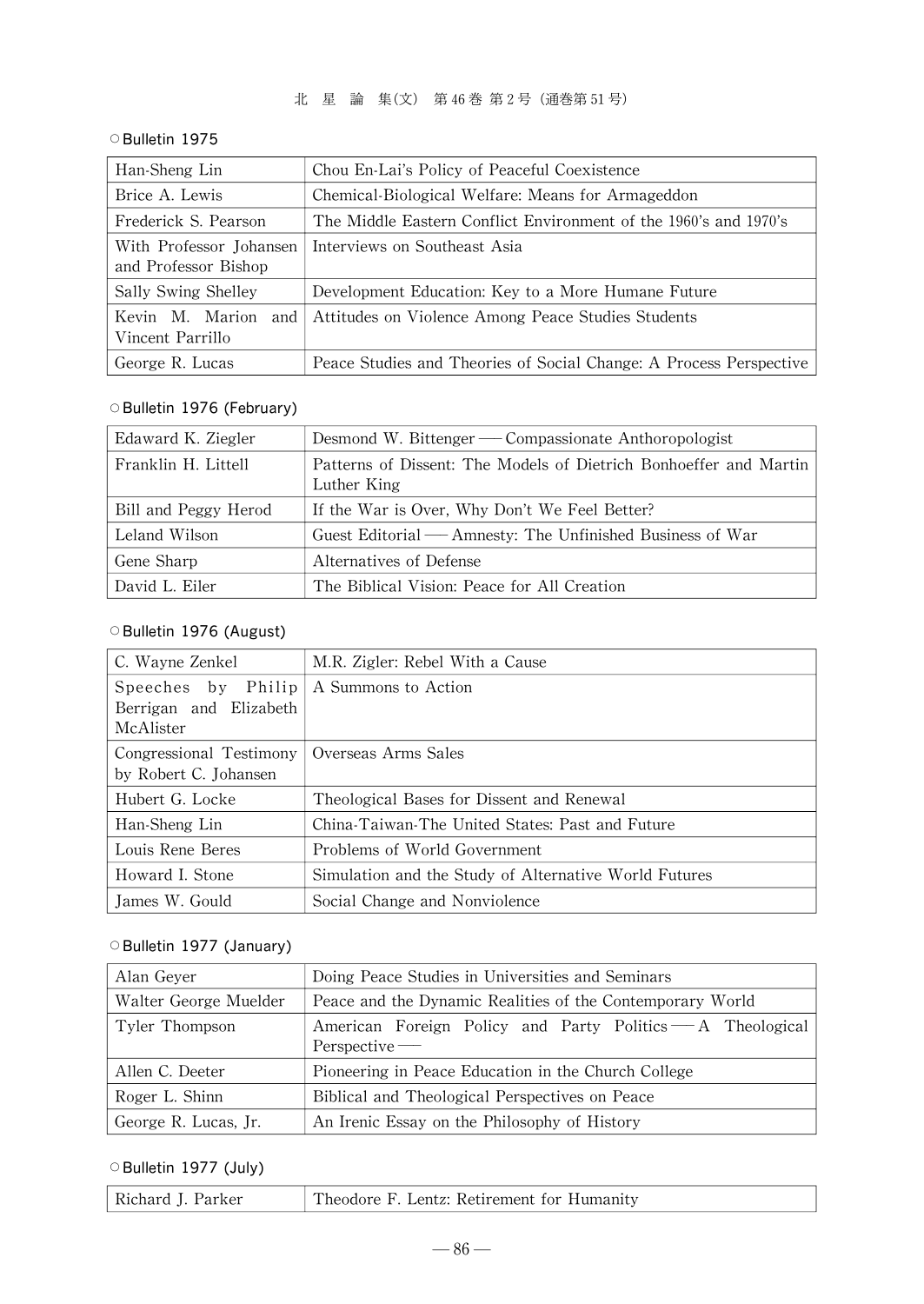Manchester College Bulletin of Peace Studies Institute (マンチェスター大学平和学研究所紀要) の紹介~米国で最初の平和学講座の歴史を知る貴重な資料として~

| Sidney Lens                          | History on the Underside                                              |
|--------------------------------------|-----------------------------------------------------------------------|
| Richard B. Harshbarger               | Critique of Sidney Len's Comments                                     |
| Ernie Regehr                         | What is Militarism/Military?                                          |
| Joan George Deeter                   | Reflections on an Irish Peace March                                   |
| Bryant  <br>of<br>Testimony<br>Wedge | Strength Through Peace: The Need for a United States Peace<br>Academy |
| Marcy Smith                          | A Critique of the National Peace Academy                              |
| Robert C. Johansen                   | A Time for Choice                                                     |
| John B. Cobb                         | Hope on a Dying Planet                                                |

### ○Bulletin 1978

| T. Wayne Rieman      | A World in Need of Peacemakers or What are We Up Against?                   |
|----------------------|-----------------------------------------------------------------------------|
| Bill and Piggy Herod | New Faces of Vietnam                                                        |
| By/with Bill Herod   | Human Rights in Vietnam — an auto-interview                                 |
| H. Lamar Gibble      | Report on Consultations with Religious Leaders in Vietnam May 4-11,<br>1978 |
| Eugene P. Wratchford | Alternative Life-styles for the Elderly                                     |
| Merle Crouse         | Peace Issues in Latin America                                               |
| Tim McElwee          | The Arms Trade and the Potential for Nuclear War in the Middle East         |
| Dwight Cassity       | The U.S. Strategic Nuclear Strategy: Assessment<br>and<br>Recommendations   |
| Dean Kagarise        | Peacemaking in Televisionland                                               |

### O Bulletin 1979 (March)

| James W. Gould      | Andrew W. Cordier, Model Diplomat             |
|---------------------|-----------------------------------------------|
| <b>Bob Seeley</b>   | The Great Fear Returns                        |
| Helen Becouvarakis  | Northern Ireland: Diversity, Death, Defeat    |
| Donald F. Durnbaugh | Religion and Revelation: Options in 1776      |
| Benton Rhoades      | Christian Peacemakers in Repressive Societies |
| Allen C. Deeter     | A Christian Response to Hunger                |

# OBulletin 1979 (December)

| Barbara Fuller         | To Heal the Wounds of $War - A$ Christian Imperative              |
|------------------------|-------------------------------------------------------------------|
| David B. Bobrow        | Realities in Northern-Southern Hemisphere Relations               |
| Sandy Wehner           | The Cuban Connection                                              |
| Sister Rosalie Bertell | Dangers of Fallout                                                |
| T. Wayne Rieman        | What's Going on There?                                            |
| Frederic S. Pearson    | Joel N. Glassman and Korea and the Politics of American Militancy |

# ○Bulletin 19 80

| Perri Graham   | Women's Roles in Indian Society                                              |
|----------------|------------------------------------------------------------------------------|
| Barbara Fuller | Toward Interreligious Understanding: A Challenge to Christianity in<br>India |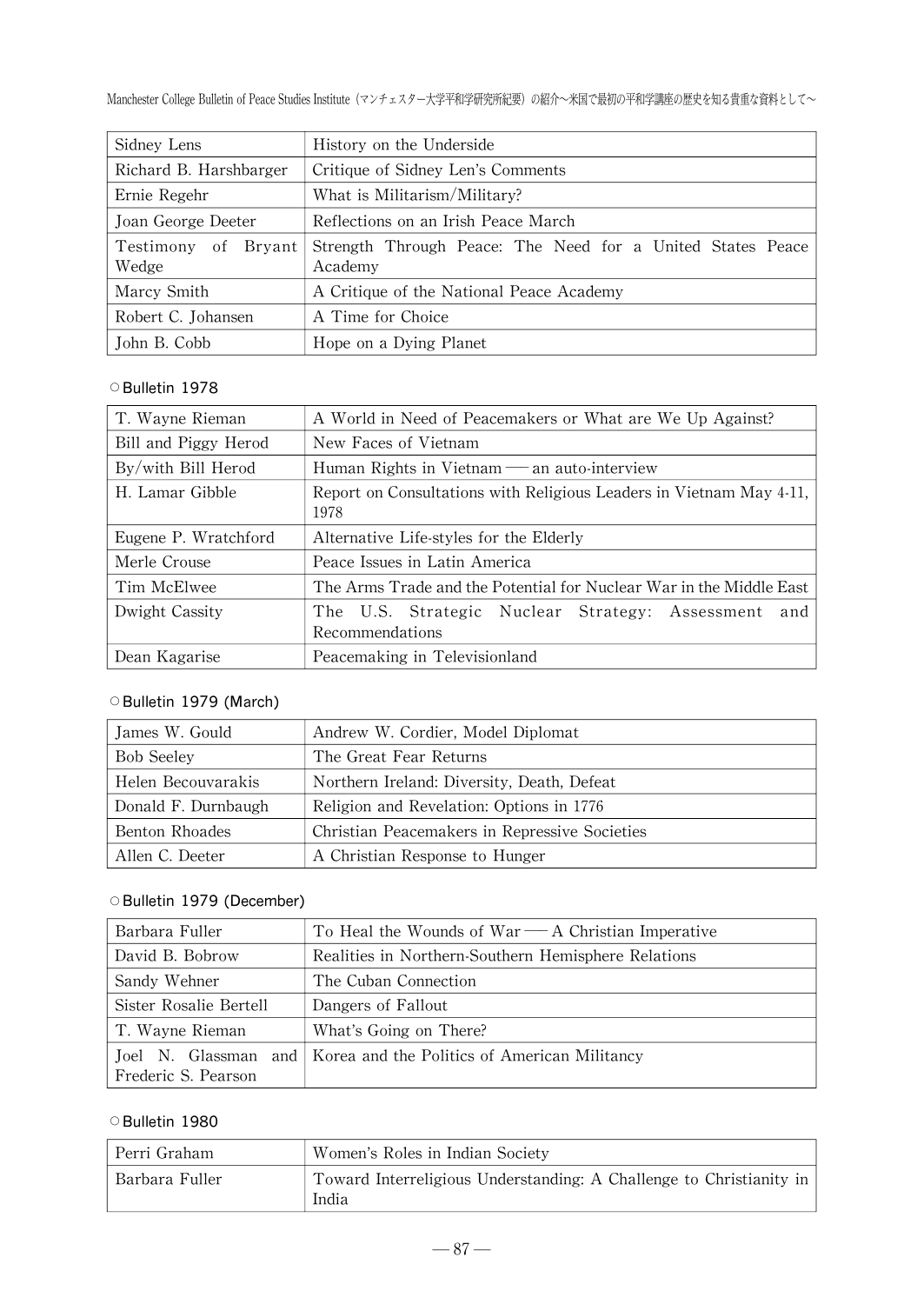# 北 星 論 集(文) 第 46巻 第2号(通巻第 51号)

| Barbara Fuller    | Guest Editorial: Kampuchea and Vietnam-Has U.S. policy Changed? |
|-------------------|-----------------------------------------------------------------|
| Harold S. Martin  | Fallacies of Liberation Theology                                |
| H. Kendall Rogers | The Church of the Brethren and Liberation Theology              |
| Charles E. Osgood | Psycho-Social Determinations of the Prospects for Humankind     |
| William Eckhardt  | Alternative to War                                              |

#### ○Bulletin 1981

|                   | Yvonne Dilling and Mary Revolutionary Violence: A Dialogue |
|-------------------|------------------------------------------------------------|
| Io Bowman         |                                                            |
| Sharon Rice       | Violence, Nonviolence, and Revolution                      |
| H. Kendall Rogers | Marxist Arguments for Pacifism                             |
| Dale Brown        | Bonhoeffer and Pacifism                                    |
| Dena Davis        | Gandhi and Bonhoeffer                                      |
| Robert W. Neff    | The Peaceable Garden                                       |

### ○Bulletin 1982

| David McFadden           | The Abolition of War: Deposing a Modern Monarchy            |
|--------------------------|-------------------------------------------------------------|
| Robert C. Johansen       | Is The New Abolitionist Covenant New Enough?                |
| John H. Planer           | Military Recruitment Should Be Allowed On Campus            |
| Religious Life Committee | Why Military Recruitment Should Not Be Allowed On Campus    |
| Rev. Cosmos L. Raimondi  | A Sin Unhealed                                              |
| Stephen C. Thomas        | U.S. Support of Repression                                  |
| Ronn Frants and David    | Attitudes About the Nuclear Arms Race at Manchester College |
| McFadden                 |                                                             |

### ○Bulletin 1983

| Rowman Daggett      | A Modern Proposal for Adopting a "Stepchild"                  |
|---------------------|---------------------------------------------------------------|
| Kenneth L. Brown    | "Supreme Emergency": A Critique of Michael Walzer's Moral     |
|                     | Justification for Allied Obliteration Bombing in World War II |
| Michael A. Clark    | God, Man and Holocaust: A Study for Ethics                    |
| Ronald C. Arnett    | Reflections on the Ethics of Nonviolent Coercion              |
| Kristin Flory       | The West German Election and the Peace Movement               |
| Anna Snyder         | The NATO Double-Track Decision                                |
| Myma Frantz Gerhard | The West German Peace Movement                                |

| Vernard Eller        | What "Pacifism" Means to Me or What I mean by "Pacifism" |
|----------------------|----------------------------------------------------------|
| Gordon L. Shull      | Meanwhile Minimad: A Nuclear Posture for the Time Being  |
| Charles J. Churchman | Reflections of a Presbyterian Peacemonger                |
| Robert McFadden      | Paradox in the Nuclear Age                               |
| David A. Hoekema     | Reformed Pacifism                                        |
| Jeri Seese-Green     | Peace Vigil in Nicaragua                                 |
| Leonard Williams     | Some Thoughts on Pacifism                                |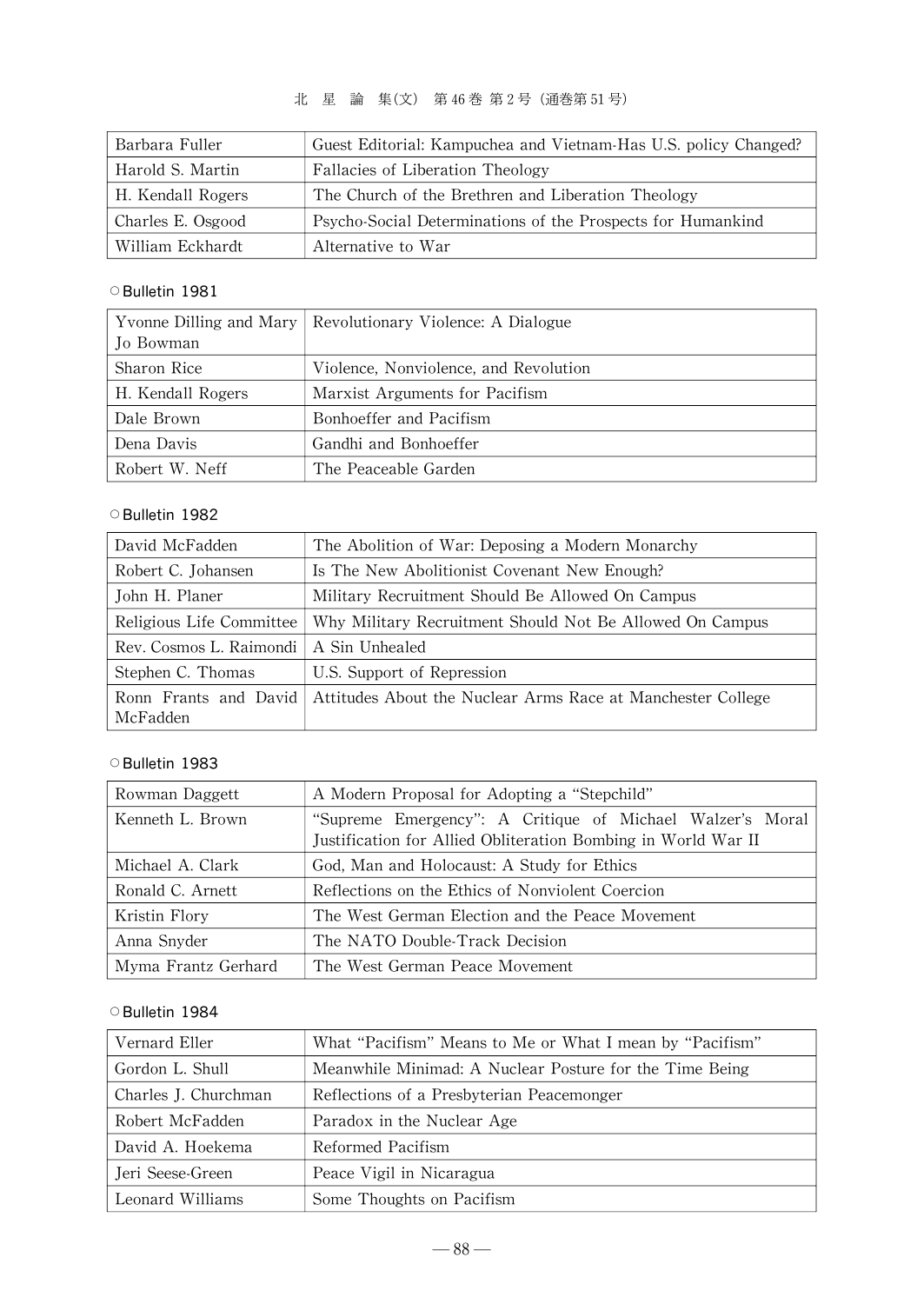| John W. Cooper |
|----------------|
|----------------|

#### ○Bulletin 1985

| Joyce L. Hocker    | The Religious Roots of a Modern Theory of Interpersonal Conflict<br>Manegement     |
|--------------------|------------------------------------------------------------------------------------|
| Lawrence H. Hoover | Mediation and the Legal System                                                     |
| Paul W. Keller     | Conflict Resolution as Fright Reduction                                            |
| Ronald C. Arnett   | Bonhoeffer: A "Practical" Theology for Communication and Conflict<br>in the Church |
| Bob Curry          | Notes From a Community Organizer/Activist                                          |
| Terry Ciszek       | How Do You Spell Relief                                                            |

#### ○Bulletin 19 86

| Anne Hayner          | A New Voice for and Old Vision: Toward an Alternative Language of<br>Security                       |
|----------------------|-----------------------------------------------------------------------------------------------------|
| David Weinberger     | Pornography, Objectification, and Violence                                                          |
| Benton Rhoades       | Toward a More Friendly World: A Critical Look at Peacemaking,<br>Feminism, Farming, and Free Market |
| Joan Vassar-Williams | Woman Violated; Recovering the Feminine Ground of Being                                             |
| Elise Boulding       | Women Leading and Serving as Peacemakers                                                            |
| Melanie May          | In Conversation: Two Feminist Reflections on Nonviolence                                            |

#### ○Bulletin 1987

| Marlin Jeschke    | The Peace Message in Criminal Justice                                                                                  |
|-------------------|------------------------------------------------------------------------------------------------------------------------|
| Rebecca Kreps     | Criminal Justice and Peace Studies: A Student's Perspective                                                            |
| Raymond Shonholtz | Neighborhood Justice Systems: Work, Structure, and Guiding<br>Principles                                               |
|                   | Bob Gross and Jon Krieg   Forward to the Past: A Futuristic Retrospective on the Death Penalty<br>in the United States |

### ○Bulletin 1988

| Ralph K. White      | Scaling Down the Diabolical Enemy Image                                               |
|---------------------|---------------------------------------------------------------------------------------|
| David McFadden      | Co-Dependency and The Arms Race                                                       |
| Gary Zimmerman      | Listening and Humor as Basic Psychological Tools For Conflict<br>Resolution and Peace |
| Chellis Clendinning | The Anatomy of Heroism For The Nuclear Age                                            |
| Keating             | Neil Wollman and John Principles of Opinion Change                                    |

| Ken Brown        | Peace Studies at Age 40                                                               |
|------------------|---------------------------------------------------------------------------------------|
| Herbert W. Hogan | Gladdys Esther Muir: Teacher, Mystic, Peacemaker                                      |
| Gladdys E. Muir  | The Place of the Brethren Colleges in Preparing Men and Women for<br>Peace Leadership |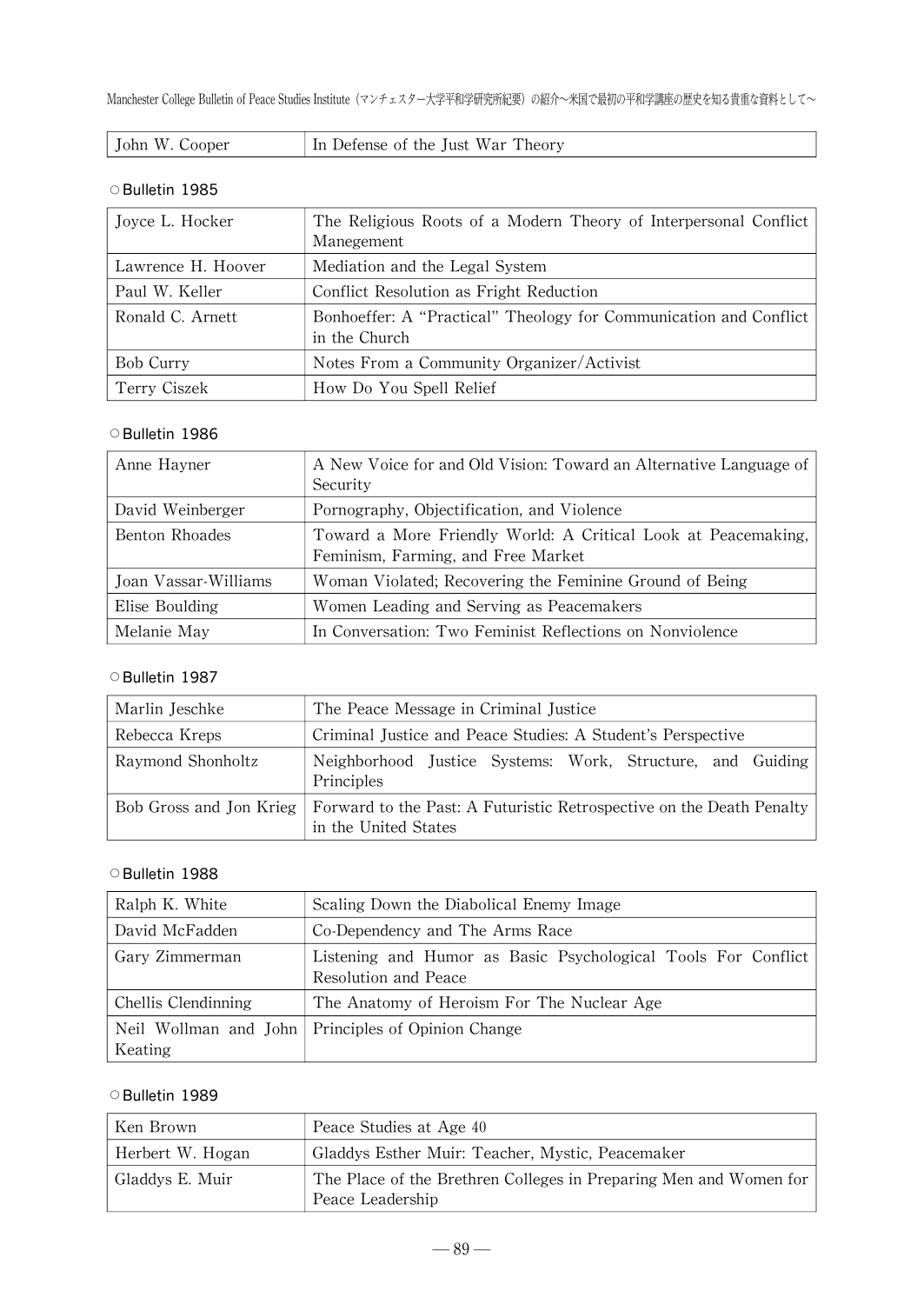# 北 星 論 集(文) 第 46巻 第2号(通巻第 51号)

| Jobie E. Riley   | Building a Peace Curriculum at Elizabethtown                                                                                  |
|------------------|-------------------------------------------------------------------------------------------------------------------------------|
| A. Blair Helman  | Comments on Dr. Muir's Paper                                                                                                  |
| Allen C. Deeter  | Reviving the Vision of God's Peaceable Kingdom                                                                                |
| C. Wayne Zunken  | Response to the Initial Proposal of Gladdys Muir                                                                              |
| Ronald C. Arnett | Educating for Peace Leadership: A Call for Service                                                                            |
| Melanie A. May   | Reflections on Reading Gladdys Muir's "The Place of the Brethren<br>Colleges in Preparing Men and Women for Peace Leadership" |
| Vince Kavaloski  | Seeds of Peace, Waters of Justice: An Interfaith Triptych                                                                     |

### ○Bulletin 1990

| Ken Brown       | Hypothetical Violence                                                                   |
|-----------------|-----------------------------------------------------------------------------------------|
| Joan Baez       | What Would You Do If?                                                                   |
| Gray Cox        | Preaching Pacifism at the Picket Line                                                   |
| Angie O'Gorman  | Defense Through Disarmament: Nonviolence and Personal Assault                           |
| David Radecliff | Principled Action                                                                       |
| Dale Aukerman   | What Would You Do If?                                                                   |
| Peggy Faw Gish  | Neither Violent Nor Victim                                                              |
| Art Gish        | What If I Had Punched Him Back?                                                         |
| Loren Finnell   | Peacemakers: A Case for Private Development Organizations                               |
| Eldon Kienholz  | Will There Be Peace Before We Are Vegetarians? — Further<br>Reflections on Gladdys Muir |

### ○Bulletin 1991

| Ken Brown               | Palestinian Perspective                               |
|-------------------------|-------------------------------------------------------|
| Anthony Bing            | Beyond Victory: Nonviolence and Intifada, March, 1990 |
| Complied $\&$ Edited by | Stories from Palestine                                |
| Zoughbi Zoughbi<br>and  | *A Worker From Gaza                                   |
| Elaine Lindower Zoughbi | <i>*Trade Unions and Worker's Rights</i>              |
|                         | *No Taxation Without Palestinian Representation       |
|                         | *The Ghuraib Family's for Their Land                  |
|                         | *House Demolition                                     |
|                         | *A Palestinian Prisoner                               |
|                         | *Women Prisoners                                      |
|                         | *Family Reunification                                 |
|                         | *Death of a Palestinian Child                         |
|                         | *Children Injured by Israeli Soldiers                 |

| Paul L. Scham       | The Israeli Peace Movement                                   |
|---------------------|--------------------------------------------------------------|
| Yehezkel Landau     | Blessing Both Jew and Palestinian: A Religious Zionist View  |
| Ishai Menuchin      | Occupation, Protest and Selective Refusal                    |
| Gila Svirsky        | Zionist Reasons for Being Anti-Occupation                    |
| Amber Eisenmann     | The Role of Oriental Jews in the Israeli Peace               |
| Kathy Kelly         | Notes from the Walk for a Peaceful Future in the Middle East |
| Shantilal P. Bhagat | A Third World Perspective on the Persian Gulf War            |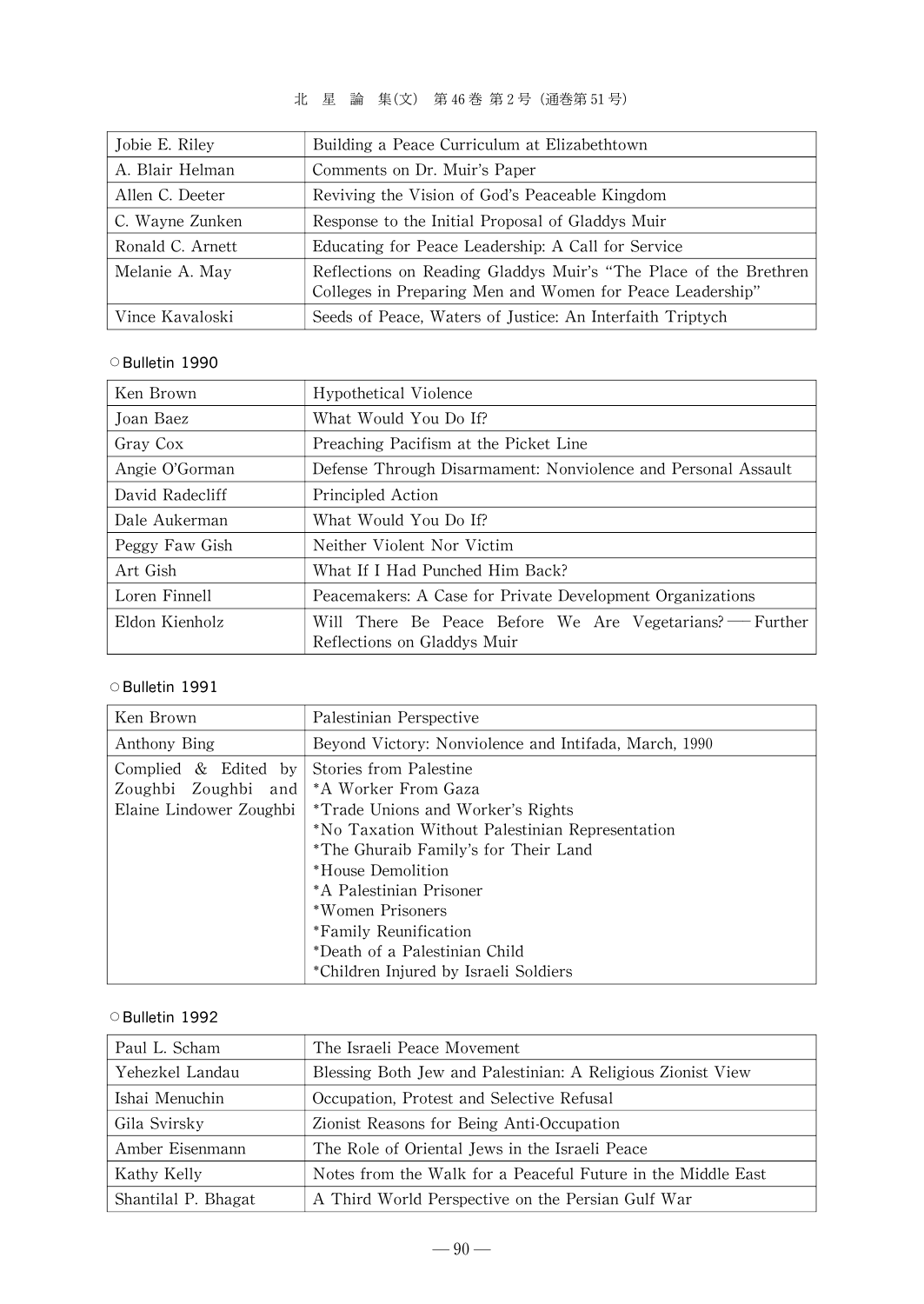Manchester College Bulletin of Peace Studies Institute (マンチェスター大学平和学研究所紀要)の紹介~米国で最初の平和学講座の歴史を知る貴重な資料として~

| Steve Naragon      | Peace and the Environment                                               |
|--------------------|-------------------------------------------------------------------------|
| Cliff Kindy        | Peacemaking — Viable and Popular                                        |
| Dan Cook-Huffman   | The Global Ecological Crisis and the Evolution of Peace Studies         |
| Dan Cook-Huffman   | Environmental Degradation: The Contributions of the Military            |
| Jim Jontz          | Trading Away the Environment                                            |
| Steve Johnson      | Abstinence Makes the Earth Grow Greener                                 |
| Dixie Good Sefchek | On Choosing a Toxic Dump Site                                           |
| Dan Coats          | Trash                                                                   |
| David Hicks        | Educating Environmental Professionals                                   |
| Barb Ehrhardt      | Manchester's Retreat Center - A Resource for Environmental<br>Education |
| Ardon Denlinger    | Manchester Peace Studies at the UN                                      |

# ○Bulletin 1993

#### ○Bulletin 1994

| Dale Aukerman                                        | Apprenticeship in Peacemaking        |
|------------------------------------------------------|--------------------------------------|
| Richard Deats                                        | Learning the Way of Nonviolence      |
| Ruthann Knechel   Not a Major But a Path<br>Johansen |                                      |
| Phil West                                            | Dirty Fingernails: Heifers and China |
| Michael True                                         | David Dellinger                      |
| Ardon Delinger                                       | United Nations Report: 1994          |

### ○Bulletin 1995

| Steve Naragon          | Violence in America                          |
|------------------------|----------------------------------------------|
| Parker Marden          | To the Frontier. Again                       |
| John Beans             | In the Shadow of the Patriarch               |
| Leonard Eron           | Psychology Offers a Reason to Hope           |
| Robert Pettit          | No Justice, No Peace                         |
| Susan Wennemyr         | Teaching Oklahoma City                       |
| Katy Gray Brown and    | Soft Kill: Nonviolence and National Weaponry |
| Ken Brown              |                                              |
| 1995 Annual Conference | Nonviolence and Humanitarian Intervention    |
| Study Paper Church of  |                                              |
| the Brethren General   |                                              |
| Board                  |                                              |
| Ardon Delinger         | United Nations Report                        |

| T. Wayne Rieman | *Thought of Peace                                    |
|-----------------|------------------------------------------------------|
|                 | *Called to be Brethren for Such a Time s This (1971) |
|                 | *Simple Living: A New Necessity (1973)               |
|                 | *A Time to Begin and a Time to End (1978)            |
|                 | *Marvels, Miracles, and Mysteries! (1978)            |
|                 | *Say 'No' to the Religious Rip-Offs! (1979)          |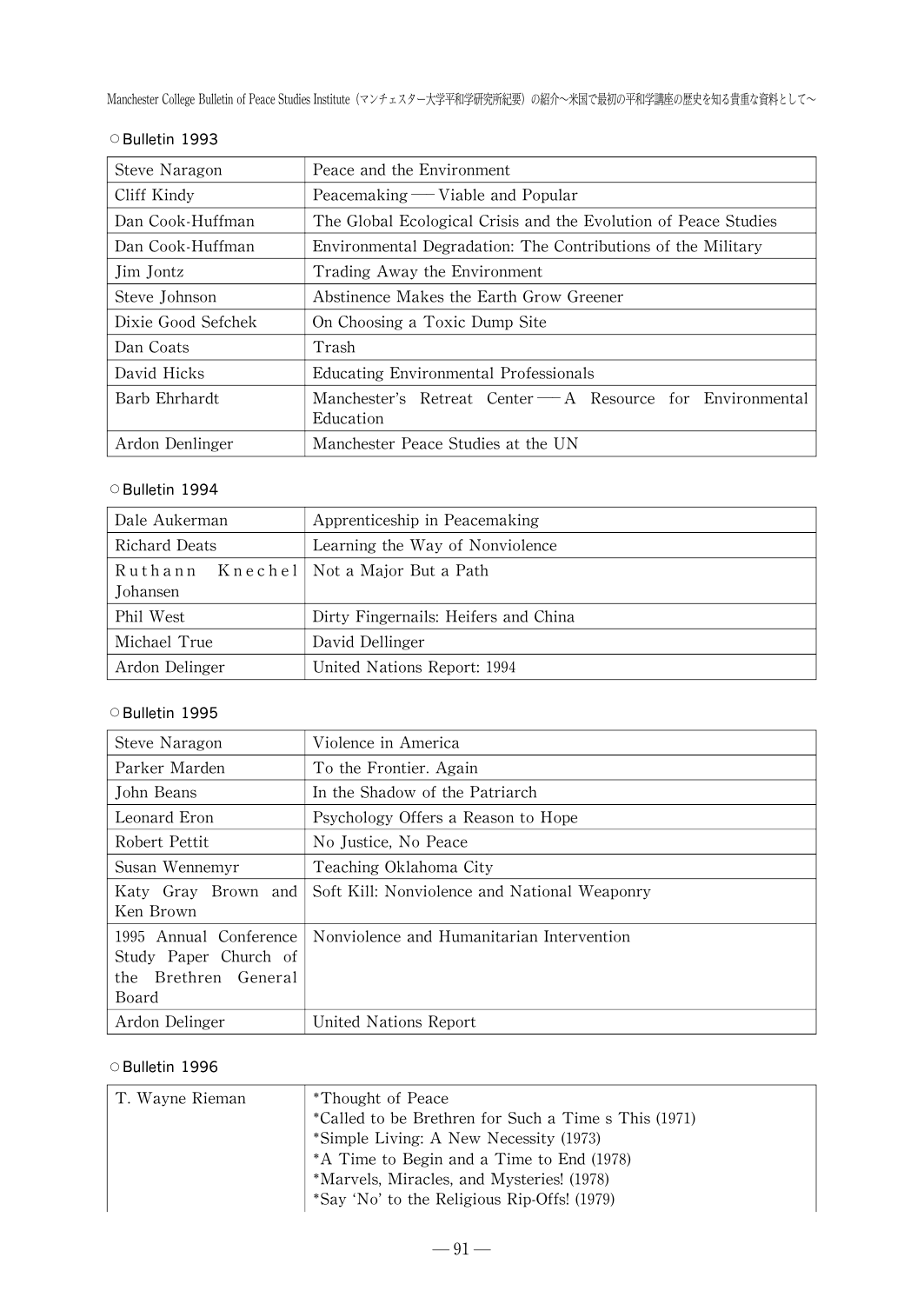北 星 論 集(文) 第 46巻 第2号(通巻第 51号)

|                 | <i>*Today's Heroes and the Habitual Visions of Greatness (1979)</i><br>*You are the Hope of the Hungry! (1981)<br>*Wonderful! Wonderful! Wonderful! (1982)<br>*Can We Win the Rat Race? (1990)<br><i>*Turning Education Right Side Up (1990)</i> |
|-----------------|--------------------------------------------------------------------------------------------------------------------------------------------------------------------------------------------------------------------------------------------------|
| Ardon Denlinger | United Nations Report 1996                                                                                                                                                                                                                       |

#### ○Bulletin 1997

| Stevel<br>Ken<br>Brown,<br>Naragon, and Tina<br>Rieman                                                                                                                                                                     | Civilian Public Service — After 50 Years             |  |
|----------------------------------------------------------------------------------------------------------------------------------------------------------------------------------------------------------------------------|------------------------------------------------------|--|
| William Yolton                                                                                                                                                                                                             | Civilian Public Service Revisited: The Impact of CPS |  |
| [Four Responses to War]<br>John Ebersole "Why I Chose"<br>J. Roy Valencourt "My Evolution as a Christian Pacifist"<br>Gibbert R. Weldy "Why I Chose Civilian Public Service"<br>Larry Gara "Testimony of a Peace Activist" |                                                      |  |
| Memories of Civilian Public Service <br>Lester J. Glick "I Was Enhungered"<br>Melvin Holt "My Life in Civilian Public Service"<br>Paul Keller "CPS Through the Office Window"                                              |                                                      |  |
| Reflections on Civilian Public Service<br>Harry K. Zeller "Lamps that Never Go Out"<br>Wilbur Dunbar "'Work of National Importance.' Again?"                                                                               |                                                      |  |
| Ardon Denlinger                                                                                                                                                                                                            | U.N. Report: Cambodia                                |  |

| Brown and Steve I<br>Ken<br>Naragon | Introduction: Peace Studies at 50                                                |
|-------------------------------------|----------------------------------------------------------------------------------|
| Kenneth Yohn                        | Teaching Peace Studies in the Next Millennium                                    |
| Robert C. Johansen                  | Peace Studies: Past, Present, and Future                                         |
| Kelli Yaussy                        | Bringing Peace Studies to Our Children                                           |
| Allen C. Deeter                     | The Paradoxical Necessity of Realism and Idealism                                |
| Janie Leatherman                    | Overcoming the Dangers of Democratization: Challenges for Conflict<br>Management |
| W. Robert McFadden                  | Who Will Feed China?                                                             |
| Celia Cook-Huffman                  | Peace Studies Education at the Turn of the Century                               |
| Matt Guynn                          | Experimental Education and Discipleship in Peace Studies                         |
| Yvonne Dilling                      | Getting from Here to There                                                       |
| Michael P. Brown                    | To Make Ourselves More Fully Human                                               |
| Dale Largent                        | Peace Studies as Transformation                                                  |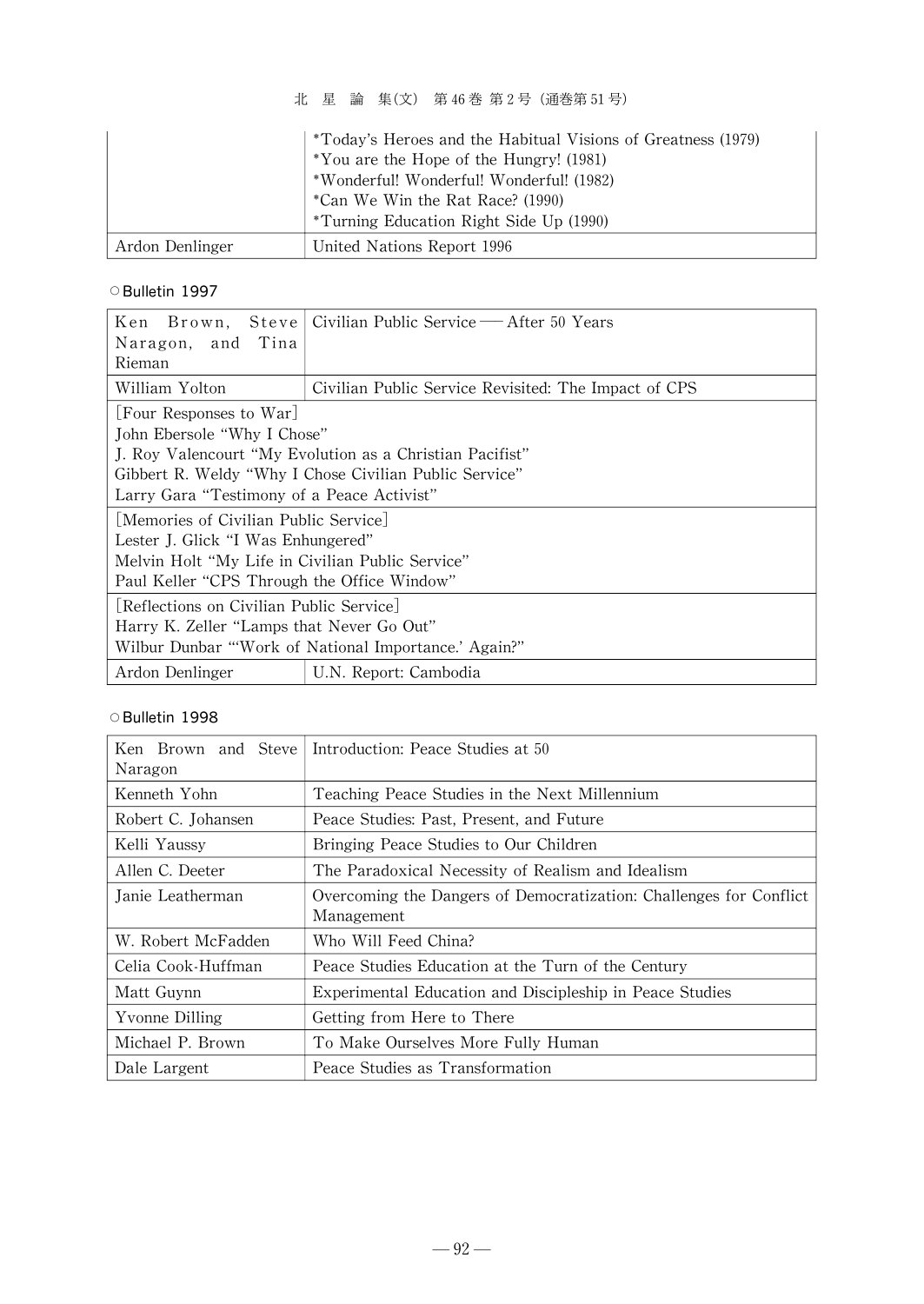[注]

- ⑴ 岡本は 1999年に「平和学 その軌跡と展開」(広島修道大学学術選書 15法律文化社)を出版し,世界 の平和学の歴史について詳細に述べている。
- ⑵ http://www.manchester.edu/Academics/departments/Peace Studies/index.htmを 参 照 の こ と (最終アクセス日 2009年2月 16日)

#### [参考文献]

岡本三夫 (1993)「平和学を創る –– 構想・歴史・課題 –– | 財団法人広島平和文化センター